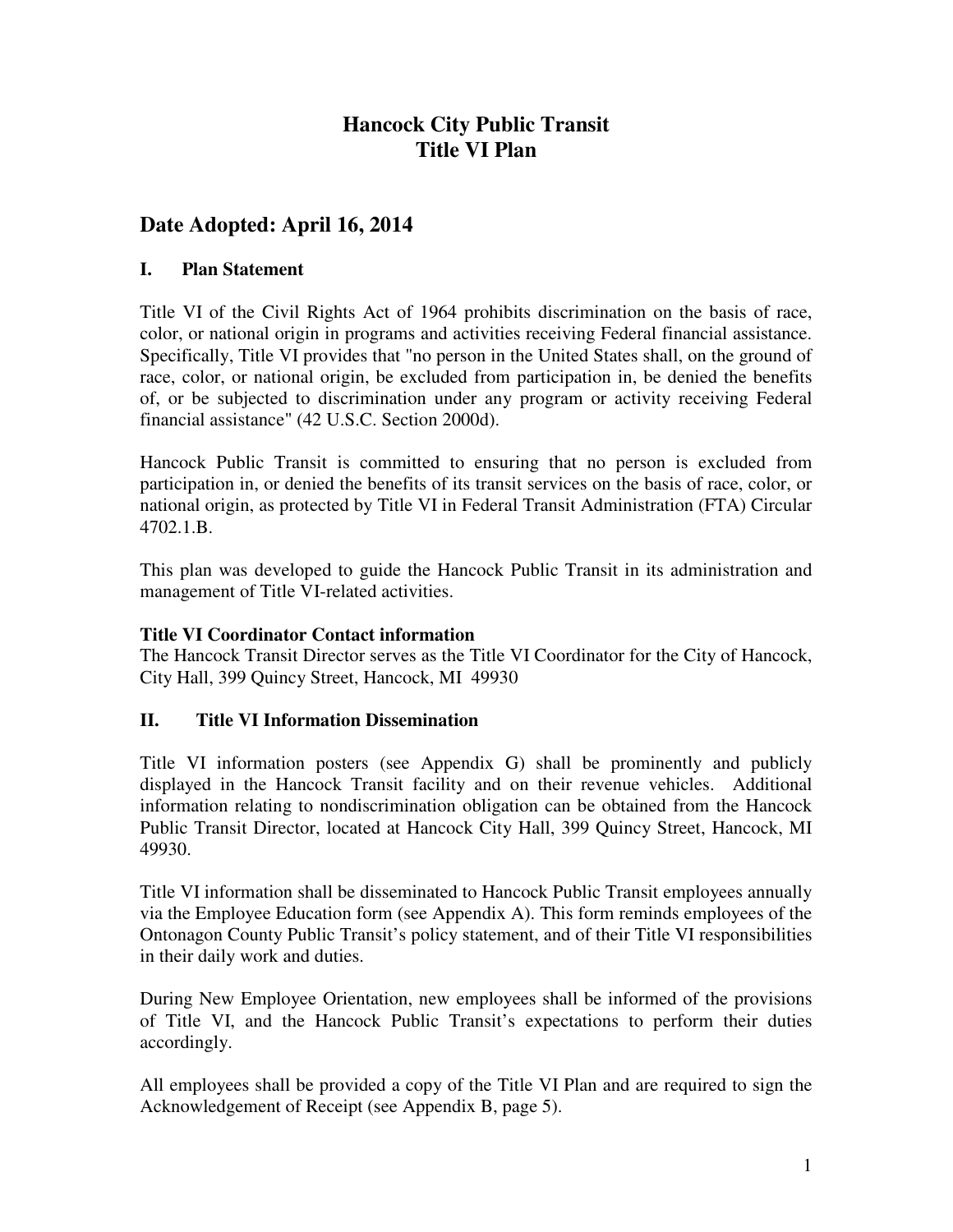### **III. Subcontracts and Vendors**

All subcontractors and vendors who receive payments from the Hancock Public Transit where funding originates from any federal assistance are subject to the provisions of Title VI of the Civil Rights Act of 1964 as amended.

Written contracts shall contain non-discrimination language, either directly or through the bid specification package which becomes an associated component of the contract.

### **IV. Record Keeping:**

The Hancock Transit Director will maintain permanent records, which include, but are not limited to, signed acknowledgements of receipt from the employees indicating the receipt of the Hancock Public Transit Title VI Plan, copies of Title VI complaints or lawsuits and related documentation, and records of correspondence to and from complainants, and Title VI investigations.

### **V. Title VI Complaint Procedures**

### **How to file a Title VI Complaint?**

The complainant may file a signed, written complaint up to one hundred and eighty (180) days from the date of the alleged discrimination. The complaint should include the following information:

- Your name, mailing address, and how to contact you (i.e., telephone number, email address, etc.)
- How, when, where and why you believe you were discriminated against. Include the location, names and contact information of any witnesses.
- Other information that you deem significant

The Title VI Complaint Form (see Appendix C) may be used to submit the complaint information. The complaint may be filed in writing with the Ontonagon County Clerk at the following address:

Hancock Transit Director City Hall 399 Quincy Street Hancock, MI 49930

NOTE: The Hancock Public Transit encourages all complainants to certify all mail that is sent through the U.S. Postal Service and/or ensure that all written correspondence can be tracked easily. For complaints originally submitted by facsimile, an original, signed copy of the complaint must be mailed to the Title VI Coordinator as soon as possible, but no later than 180 days from the alleged date of discrimination.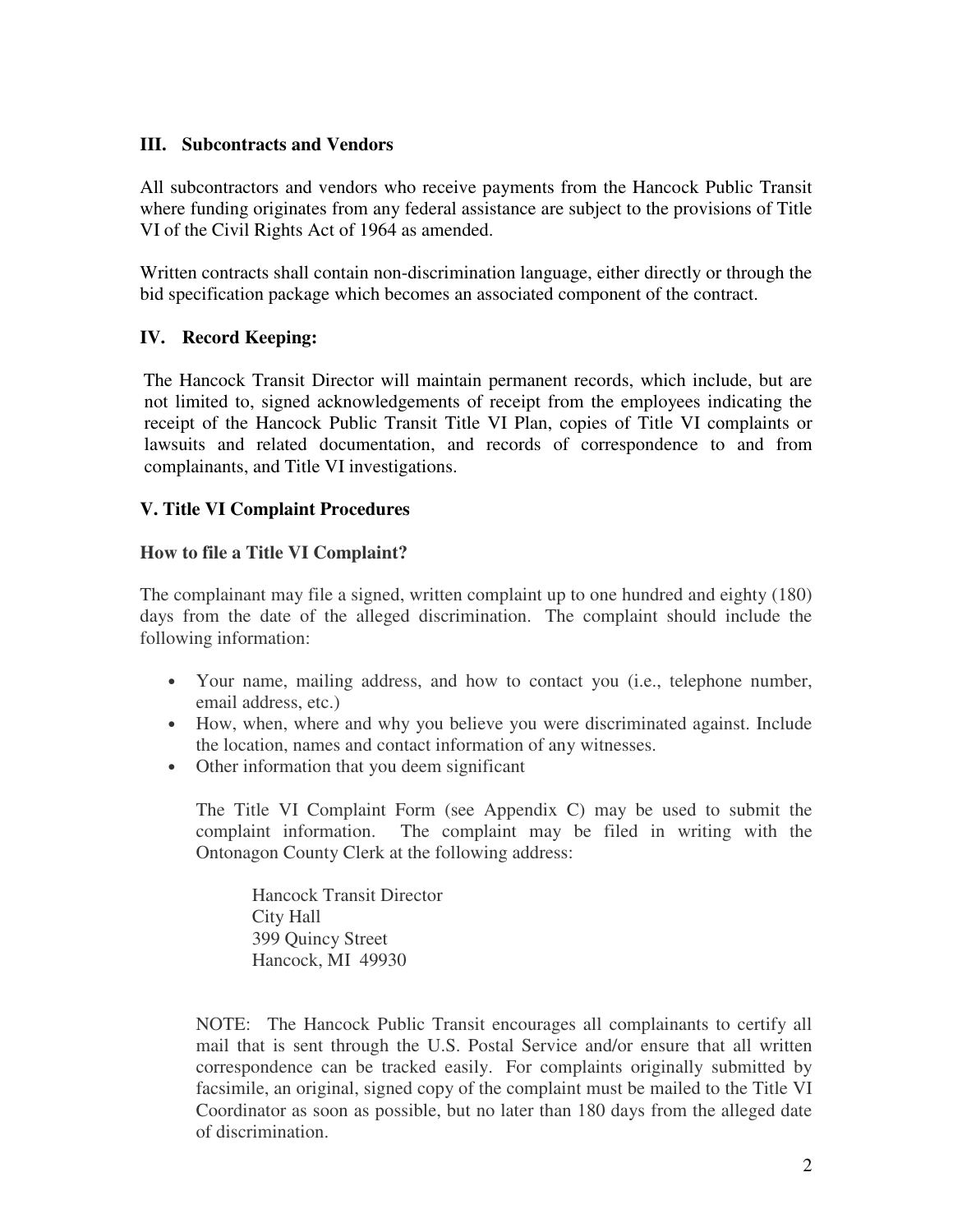#### **What happens to the complaint after it is submitted?**

All complaints alleging discrimination based on race, color or national origin in a service or benefit provided by the Hancock Public Transit will be directly addressed by the Hancock Public Transit. The Hancock Public Transit shall also provide appropriate assistance to complainants, including those persons with disabilities, or who are limited in their ability to communicate in English. Additionally, the Hancock Public Transit shall make every effort to address all complaints in an expeditious and thorough manner.

A letter of acknowledging receipt of complaint will be mailed within seven calendar days (Appendix D). Please note that in responding to any requests for additional information, a complainant's failure to provide the requested information may result in the administrative closure of the complaint.

**How will the complainant be notified of the outcome of the complaint?** The Hancock Transit Director will send a final written response letter (see Appendix E or F) to the complainant. In the letter notifying complainant that the complaint is not substantiated (Appendix F), the complainant is also advised of his or her right to 1) appeal within seven calendar days of receipt of the final written decision from the Hancock Public Transit, and/or 2) file a complaint externally with the U.S. Department of Transportation and/or the FTA. Every effort will be made to respond to Title VI complaints within 60 working days of receipt of such complaints, if not sooner.

Once sufficient information for investigating the complaint is received by the Hancock Transit Director, a written response will be drafted subject to review by the Transit's attorney. If appropriate, the Transit's attorney may administratively close the complaint. In this case, the Hancock Transit Director will notify the complainant of the action as soon as possible.

In addition to the complaint process described above, a complainant may file a Title VI complaint with the following offices:

Federal Transit Administration Office of Civil Rights Attention: Title VI Program Coordinator East Building, 5th Floor – TCR 1200 New Jersey Ave., SE Washington, DC 20590

#### **VI. Limited English Proficiency (LEP) Plan**

A Limited English Proficiency Plan was adopted by the Hancock Public Transit's governing board, the Hancock City Council, in the City of Hancock. This plan incorporated a Four Factor Analysis of the population base served by the Hancock Public Transit by examining US Census data from the most current year, evaluating the frequency of which staff has contact with LEP persons, sought out Cigeographic concentrations of groups who may have LEP, and evaluated what resources may be available to assist persons with LEP in fulfilling unmet transportation needs. The LEP outlines steps for assisting staff in meeting needs of the LEP population, Outreach,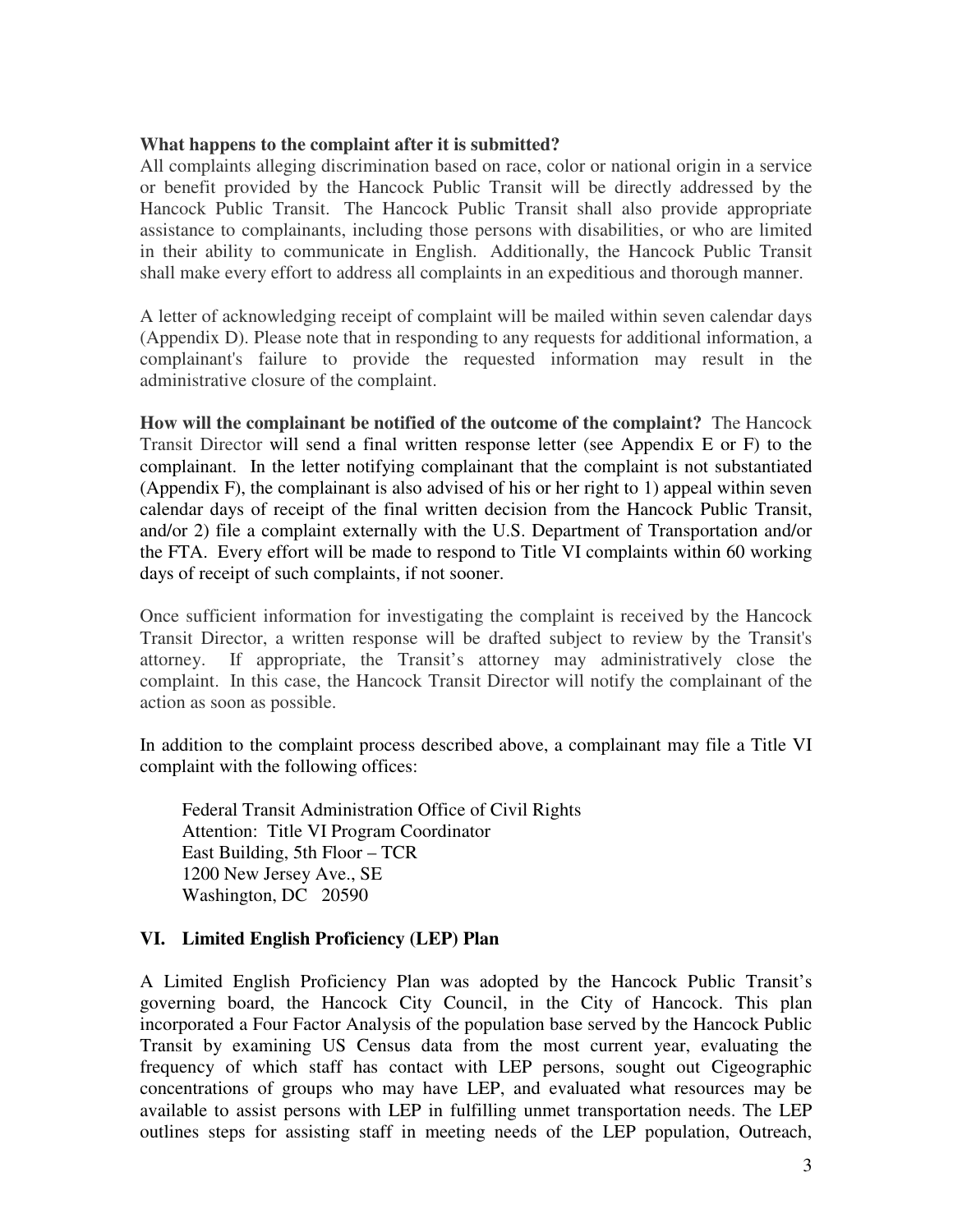Monitoring and Updating the LEP Plan and Dissemination of the LEP Plan. A copy of the LEP Plan for the Hancock Public Transit may be reviewed by contacting the Transit Director at 399 Quincy Street, Hancock, *MI* 49930 or 906.482.1121.

### **VII. Community Outreach**

As an agency receiving federal financial assistance, we have made the following community outreach efforts:

The Hancock Public Transit has engaged the public in its planning and decision-making processes. The public was invited to participate in these activities:

Board Meetings. The governing agency for the Hancock Public Transit is the Hancock City Council. It holds monthly meetings and the public is invited to attend and may address the Board in either a Public Comment forum or be placed on the Board Agenda with an advance written request. Requests to be placed on the agenda should be submitted to the Hancock City Clerk, City Hall, 399 Quincy Street, Hancock, MI 49930 49953.

Rural Task Force: The Hancock Council requests funding through the Rural Task Force for capital projects each yea. The projects are presented during a public meeting, which are advertised in advance and encourages public participation and comment.

Customer Complaint Process. Citizens may call the Transit Director at 906.482.1121 to lodge a complaint or comment. Citizens may additionally address complaints to their City Councilors or the City Clerk.

We submit to the Michigan Department of Transportation annually an application for funding. The application requests for funding both capital and operating assistance. Part of the annual application is a public notice, which includes a 30-day public comment period.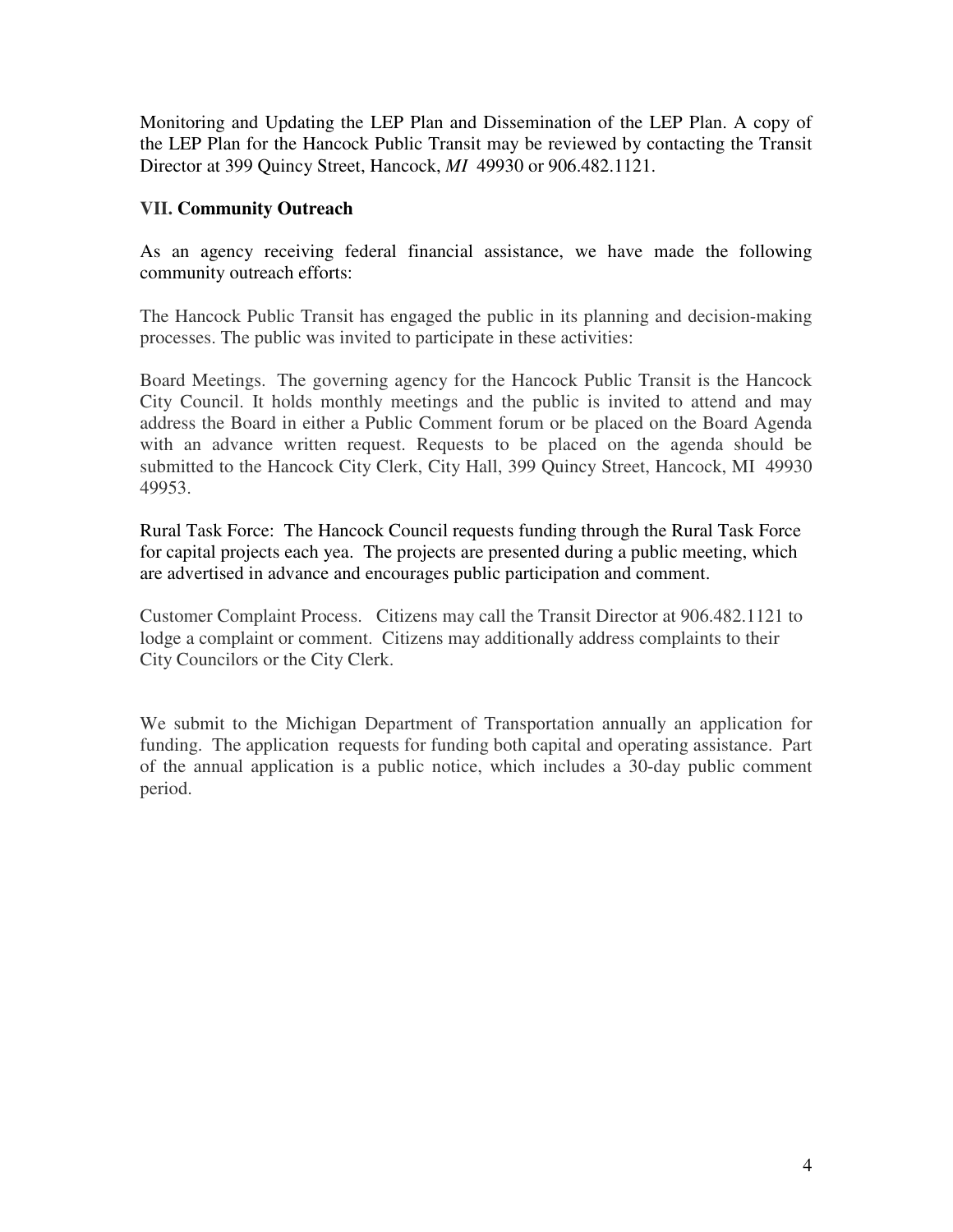## **Appendix A Employee Annual Education Form**

### **Title VI Policy**

No person shall, on the grounds of race, color or national origin, be excluded from participation in, be denied the benefits of, or be subjected to discrimination under any program or activity receiving federal financial assistance.

All employees of the Hancock Public Transit are expected to consider, respect, and observe this policy in their daily work and duties. If a citizen approaches you with a question or complaint, direct him or her to the Hancock Transit Director/Title VI Coordinator.

In all dealings with citizens, use courtesy titles (i.e. Mr., Mrs., Ms., or Miss) to address them without regard to race, color or national origin.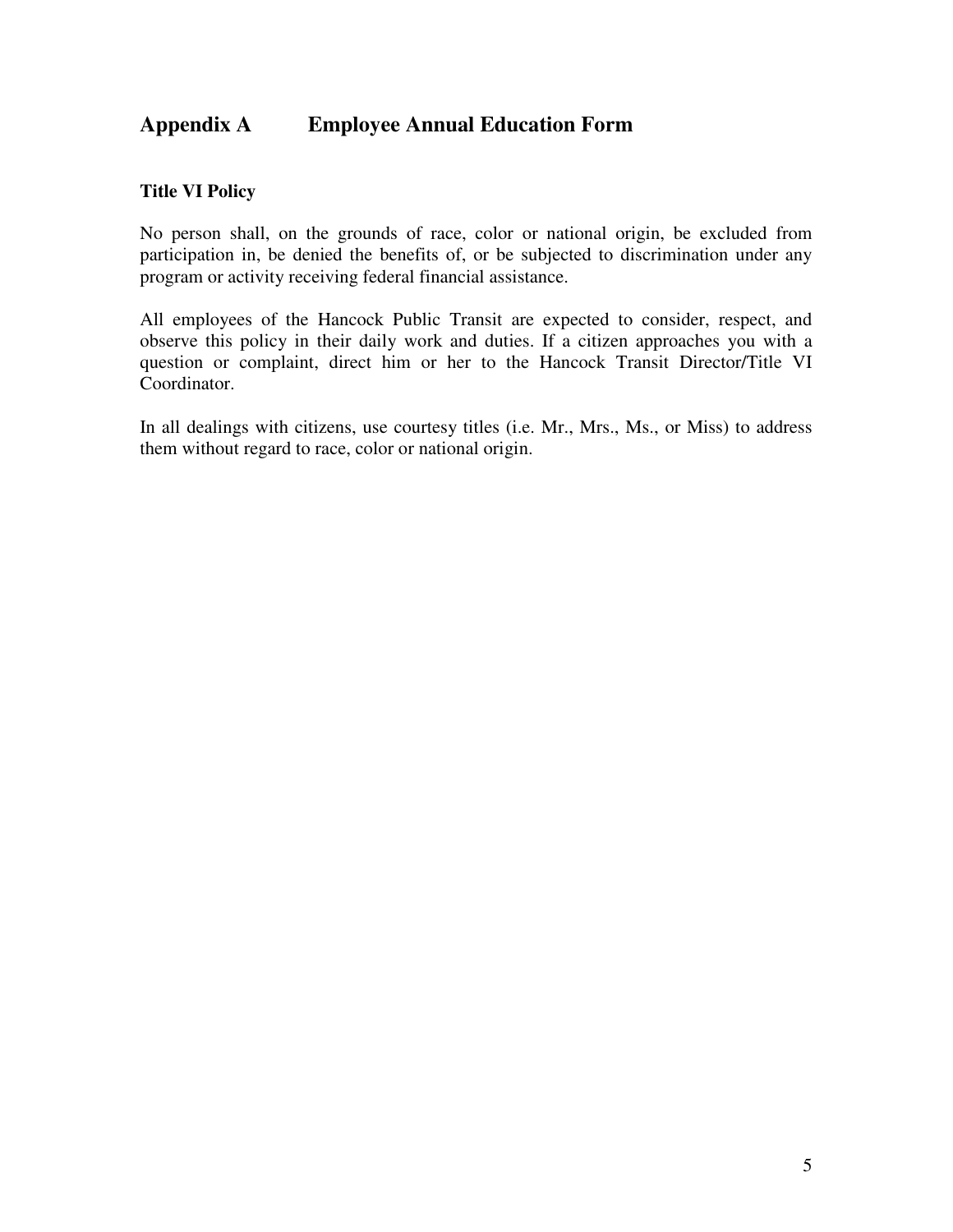## **Appendix B Acknowledgement of Receipt of Title VI Plan**

I hereby acknowledge the receipt of the Hancock Public Transit's Title VI Plan. I have read the plan and am committed to ensuring that no person is excluded from participation in, or denied the benefits of its transit services on the basis of race, color, or national origin, as protected by Title VI in Federal Transit Administration (FTA) Circular 4702.1.B.

\_\_\_\_\_\_\_\_\_\_\_\_\_\_\_\_\_\_\_\_\_\_\_\_\_\_\_\_\_\_\_\_\_ Your signature \_\_\_\_\_\_\_\_\_\_\_\_\_\_\_\_\_\_\_\_\_\_\_\_\_\_\_\_\_\_\_\_\_ Printed name \_\_\_\_\_\_\_\_\_\_\_\_\_\_\_\_\_\_\_\_\_\_\_\_\_\_\_\_\_\_\_\_\_ Date \_\_\_\_\_\_\_\_\_\_\_\_\_\_\_\_\_\_\_\_\_\_\_\_\_\_\_\_\_\_\_\_\_ Witness signature

\_\_\_\_\_\_\_\_\_\_\_\_\_\_\_\_\_\_\_\_\_\_\_\_\_\_\_\_\_\_\_\_\_

Witness name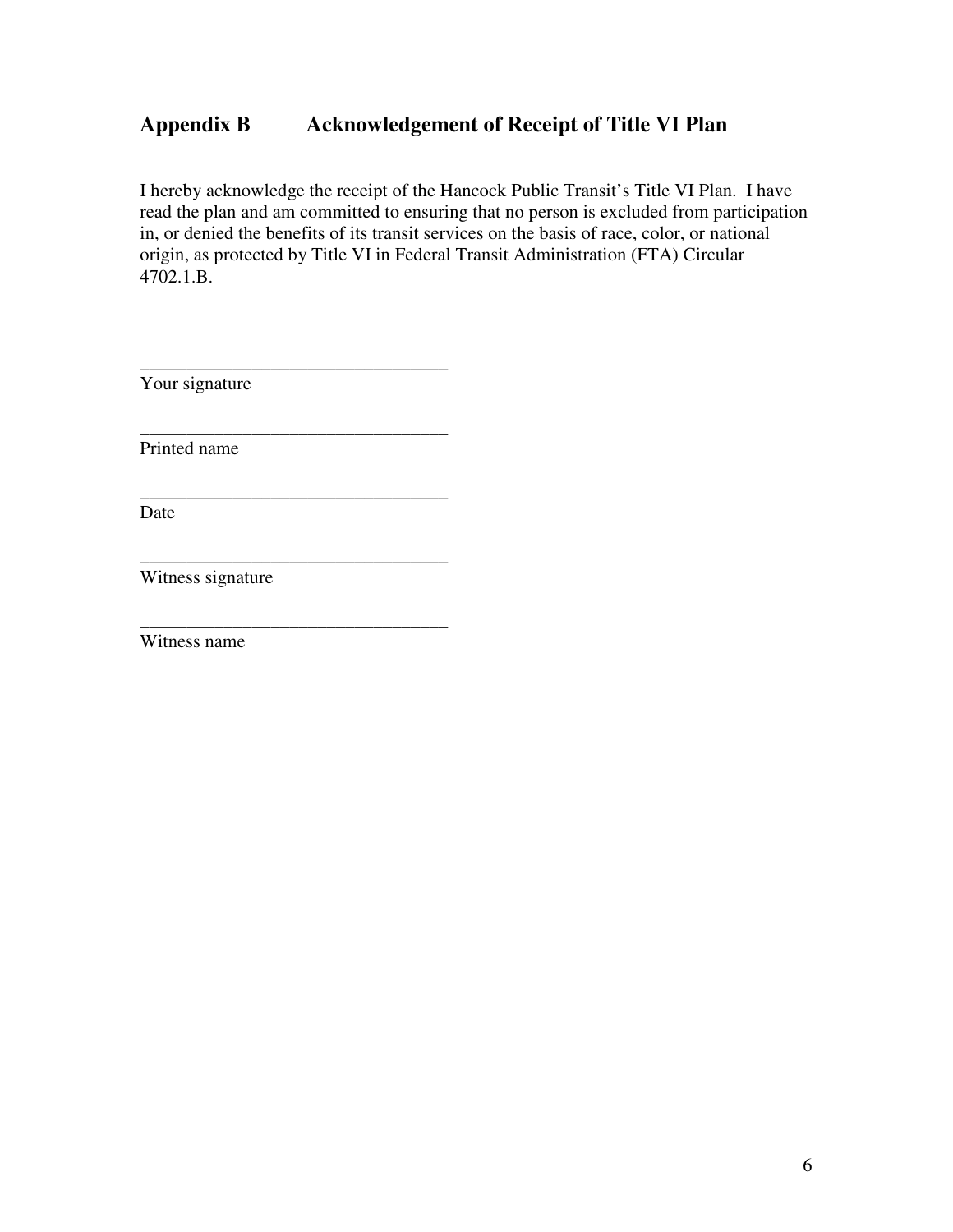## **Appendix C TITLE VI COMPLAINT FORM**

Title VI of the 1964 Civil Rights Act requires that "No person in the United States shall, on the ground of race, color, or national origin, be excluded from participation in, be denied the benefits of, or be subjected to discrimination under any program or activity receiving federal financial assistance." If you feel you have been discriminated against in transit services, please provide the following information in order to assist us in processing your complaint and send it to:

Hancock Transit Director City Hall 399 Quincy Street Hancock, MI 49930 Section 1: Information about the person completing this form: Name: \_\_\_\_\_\_\_\_\_\_\_\_\_\_\_\_\_\_\_\_\_\_\_\_\_\_\_\_\_\_\_\_\_\_\_\_\_\_\_\_\_\_\_\_\_\_\_\_\_\_\_\_\_\_\_\_\_\_\_\_\_\_\_\_\_\_\_ Address: \_\_\_\_\_\_\_\_\_\_\_\_\_\_\_\_\_\_\_\_\_\_\_\_\_\_\_\_\_\_\_\_\_\_\_\_\_\_\_\_\_\_\_\_\_\_\_\_\_\_\_\_\_\_\_\_\_\_\_\_\_\_\_\_\_\_ City, State, Zip Code: Telephone Number: \_\_\_\_\_\_\_\_\_\_\_(home) \_\_\_\_\_\_\_\_\_\_\_(cell) \_\_\_\_\_\_\_\_\_\_\_\_(email) Accessible Format Requirements? Large print, TDD, Audio Tape, Other Section 2: Are you filing this complaint on your own behalf? \_\_\_\_\_\_\_ Yes \_\_\_\_\_\_ No (IF "yes" go to Section 3) If not, please supply the name and relationship of the person for whom you are complaining: \_\_\_\_\_\_\_\_\_\_\_\_\_\_\_\_\_\_\_\_\_\_\_\_\_\_\_\_\_\_\_\_\_\_\_\_\_\_\_\_\_\_\_\_\_\_\_\_\_\_\_\_\_\_\_\_\_ Please explain why you have filed for a third party: Please confirm that you have obtained the permission of the aggrieved party if you are filing on behalf of a third party.  $\overrightarrow{Yes}$ , I have No, I have not  $\overrightarrow{L}$ Section 3: I believe the discrimination I experienced was based on (check all that apply): Lacker Lacker Color Lacker Mational Origin Date of the Alleged Discrimination (Month, Day, Year)

Explain as clearly as possible what happened and why you believe you were discriminated against. Describe all persons who were involved. Include the name and contact information of the person(s) who discriminated against you (if known) as well as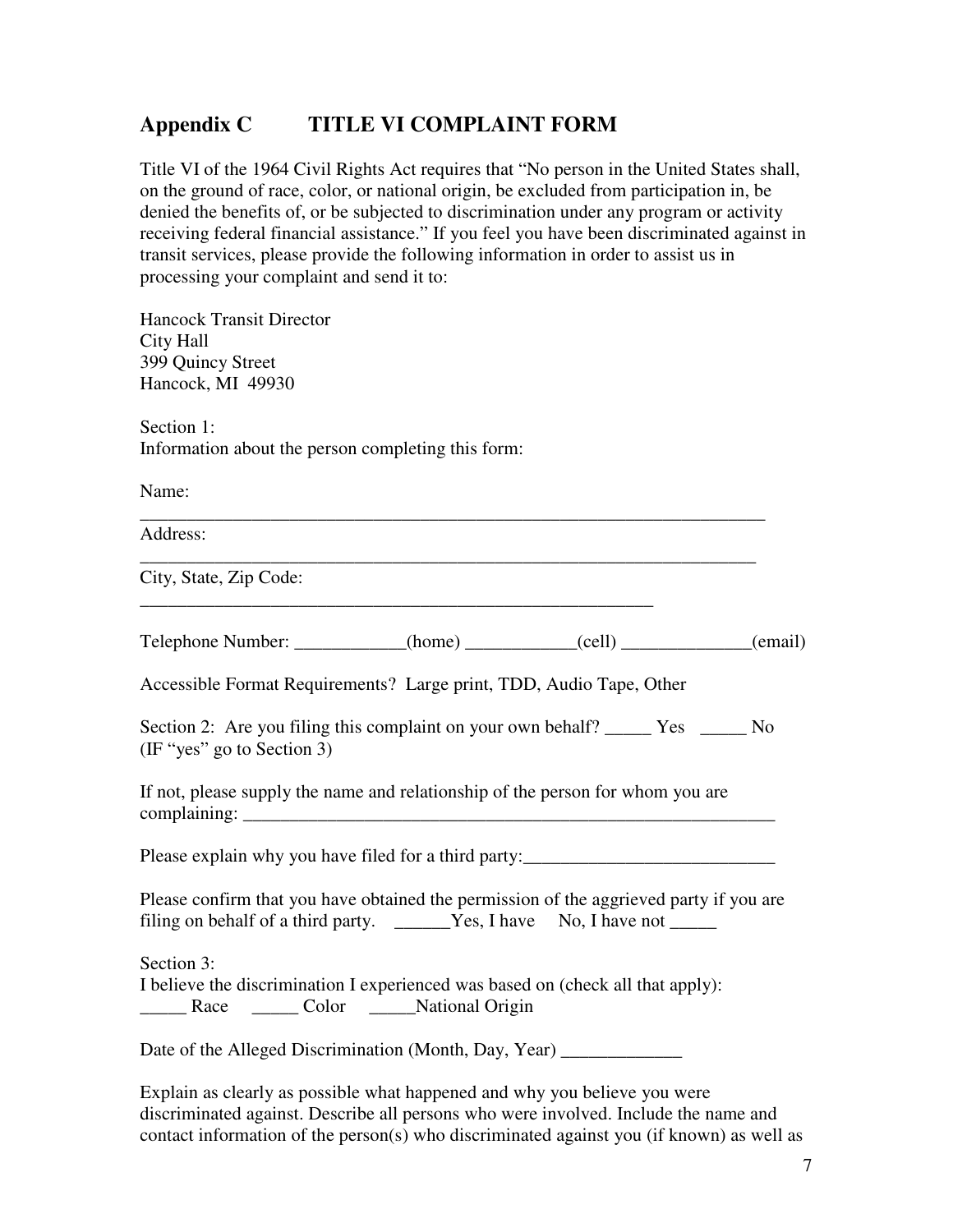names and contact information of any witnesses. You may use the back of this form if more space is needed. more space is needed.\_\_\_\_\_\_\_\_\_\_\_\_\_\_\_\_\_\_\_\_\_\_\_\_\_\_\_\_\_\_\_\_\_\_\_\_\_\_\_\_\_\_\_\_\_\_\_\_\_\_\_\_\_\_

| Section 4:                                                                                                                     |                       |
|--------------------------------------------------------------------------------------------------------------------------------|-----------------------|
| Have you previously filed a Title VI complaint with the Ontonagon County Public                                                |                       |
| Transit? _______ Yes _______No                                                                                                 |                       |
|                                                                                                                                |                       |
| Section 5:                                                                                                                     |                       |
| Have you filed this complaint with any other Federal, State or local agency or with any                                        |                       |
| Court? Yes No                                                                                                                  |                       |
| If yes, check all that apply:                                                                                                  |                       |
|                                                                                                                                |                       |
| Federal Court:                                                                                                                 |                       |
|                                                                                                                                |                       |
|                                                                                                                                |                       |
|                                                                                                                                |                       |
| If yes, please provide information about a contact person at the agency or court where the<br>complaint was filed.             |                       |
|                                                                                                                                |                       |
| Agency:                                                                                                                        |                       |
|                                                                                                                                |                       |
|                                                                                                                                |                       |
| Section 6:                                                                                                                     |                       |
|                                                                                                                                |                       |
| Contact person:                                                                                                                |                       |
|                                                                                                                                |                       |
| Telephone number:<br><u> </u>                                                                                                  |                       |
| You may attach any written materials or other information that you think is relevant to<br>your complaint.                     |                       |
| Signature and date are required.                                                                                               |                       |
| Signed:                                                                                                                        | Date: $\qquad \qquad$ |
|                                                                                                                                |                       |
| Please submit this form in person or mail this form to:<br>Hancock Transit Director, City Hall, 399 Quincy Street, Hancock, MI |                       |

Ξ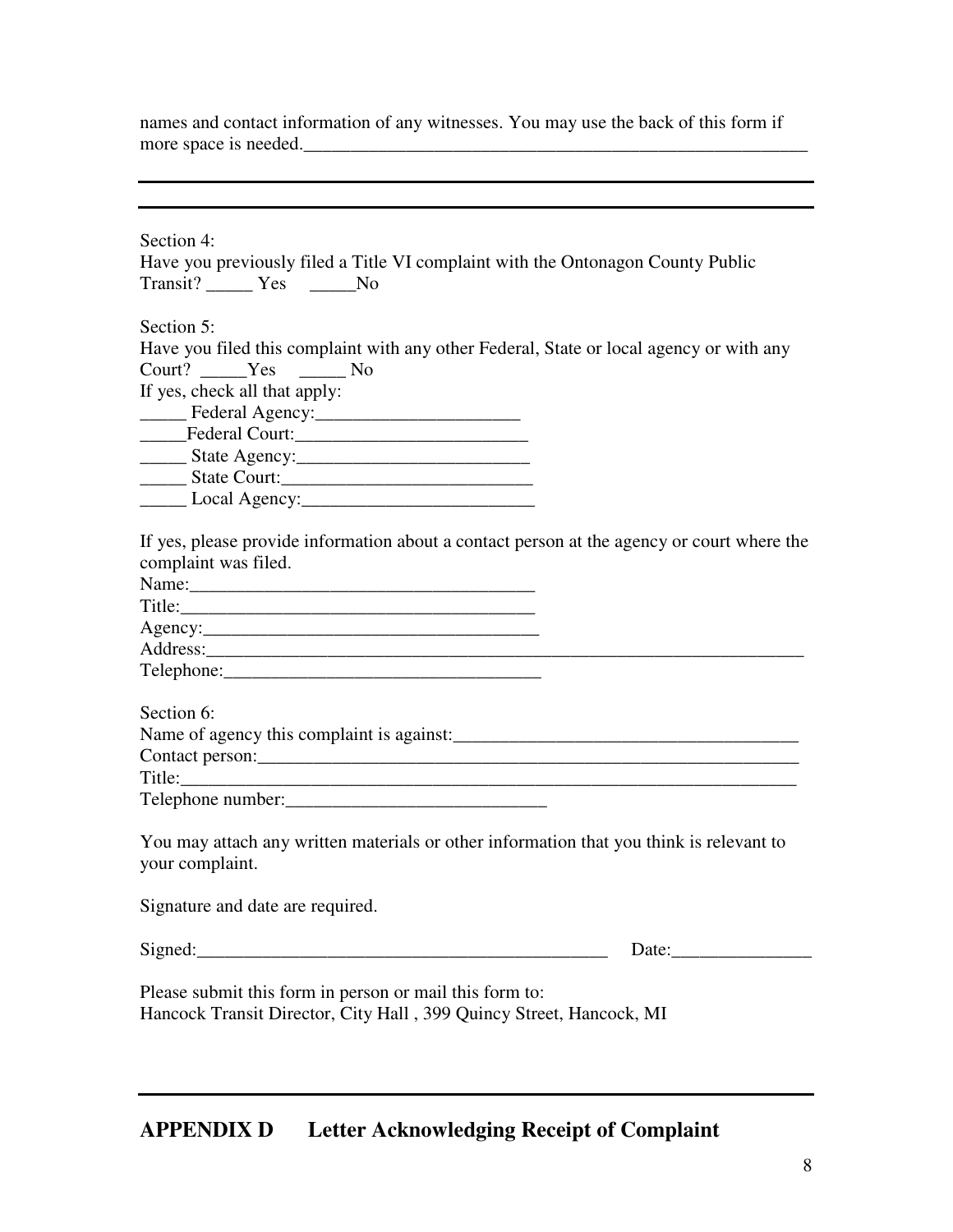Today's Date

Ms. Jo Doe 1234 Main St. Clarksville, Tennessee 37040

Dear Ms. Doe:

This letter is to acknowledge receipt of your complaint against the Hancock Public Transit alleging \_\_\_\_\_\_\_\_\_\_\_\_\_\_\_\_\_\_\_\_\_\_\_\_\_ \_\_\_\_\_\_\_\_\_\_\_\_\_\_\_\_\_\_\_\_\_\_\_\_\_\_.

An investigation will begin shortly. If you have additional information you wish to convey or questions concerning this matter, please feel free to contact this office by telephoning 906.482.1121, or write to me at this address: Hancock Transit Director, City Hall, 399 Quincy Street, Hancock, MI 49930.

Sincerely,

Hancock Transit Director Title VI Coordinator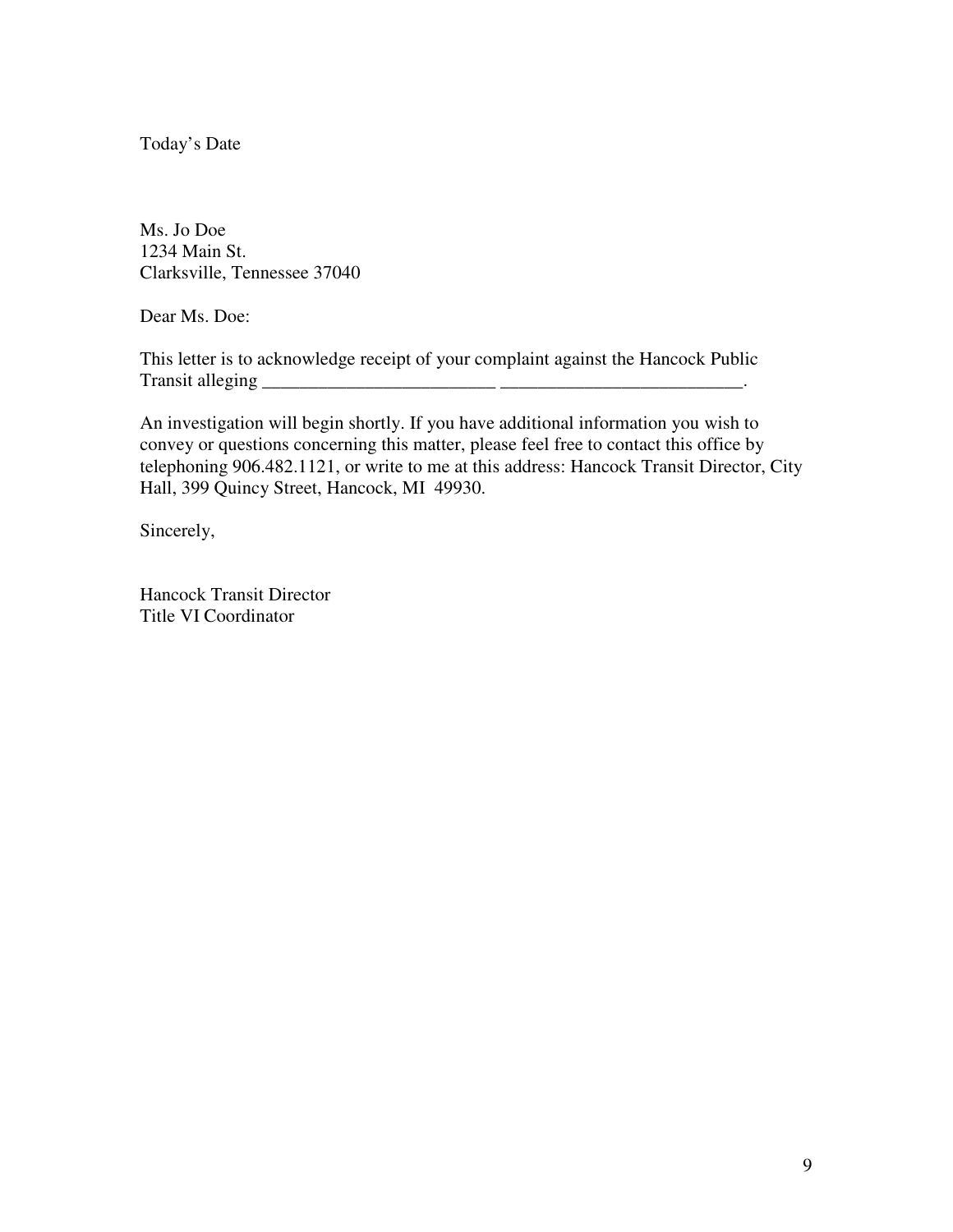# **APPENDIX E Letter Notifying Complainant that the Complaint Is Substantiated**

Today's Date

Ms. Jo Doe 1234 Main St. Clarksville, Tennessee 37040

Dear Ms. Doe:

The matter referenced in your letter of \_\_\_\_\_\_\_\_\_\_\_\_\_ (date) against the Hancock Public Transit alleging Title VI violation has been investigated.

(An/Several) apparent violation(s) of Title VI of the Civil Rights Act of 1964, including those mentioned in your letter (was/were) identified. Efforts are underway to correct these deficiencies.

Thank you for calling this important matter to our attention. You were extremely helpful during our review of the program. *(If a hearing is requested, the following sentence may be appropriate.)* You may be hearing from this office, or from federal authorities, if your services should be needed during the administrative hearing process.

Sincerely,

Hancock Transit Director Title VI Coordinator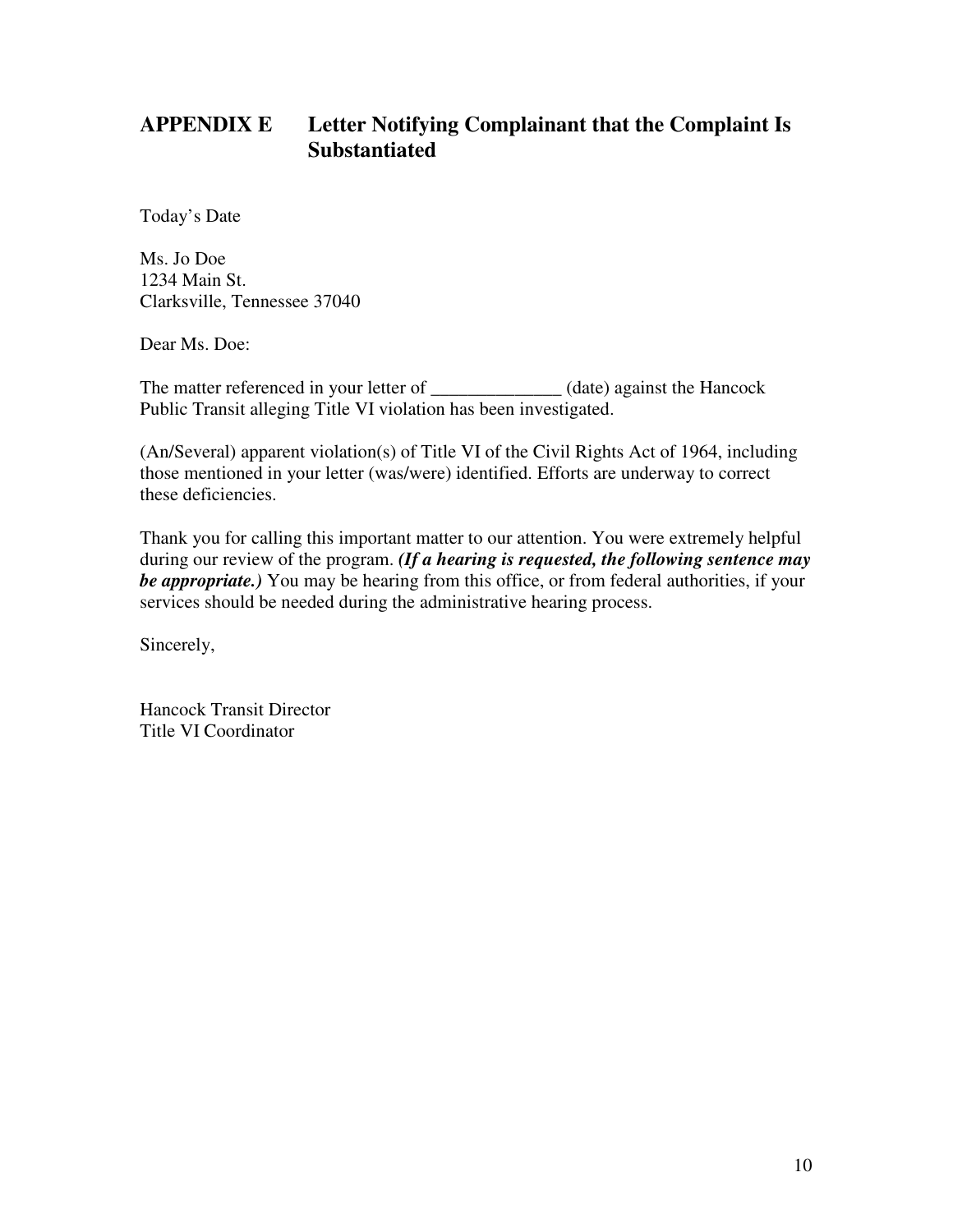# **APPENDIX F Letter Notifying Complainant that the Complaint Is Not Substantiated**

Today's Date

Ms. Jo Doe 1234 Main St. Clarksville, Tennessee 37040

Dear Ms. Doe:

The matter referenced in your complaint of \_\_\_\_\_\_\_\_\_\_\_\_\_\_\_ (date) against the Hancock Public Transit alleging \_\_\_\_\_\_\_\_\_\_\_\_\_\_\_\_\_\_\_\_\_\_\_\_\_\_\_\_\_\_\_ has been investigated.

The results of the investigation did not indicate that the provisions of Title VI of the Civil Rights Act of 1964, had in fact been violated. As you know, Title VI prohibits discrimination based on race, color, or national origin in any program receiving federal financial assistance.

The City of Hancock has analyzed the materials and facts pertaining to your case for evidence of the transit's failure to comply with any of the civil rights laws. There was no evidence found that any of these laws have been violated.

I therefore advise you that your complaint has not been substantiated, and that I am closing this matter in our files.

You have the right to 1) appeal within seven calendar days of receipt of this final written decision from Hancock City, and/or 2) file a complaint externally with the U.S. Department of Transportation and/or the Federal Transit Administration at

Federal Transit Administration Office of Civil Rights Attention: Title VI Program Coordinator East Building, 5th Floor - TCR 1200 New Jersey Ave., SE Washington, DC 20590

Thank you for taking the time to contact us. If I can be of assistance to you in the future, do not hesitate to call me.

Sincerely,

Hancock Transit Director Title VI Coordinator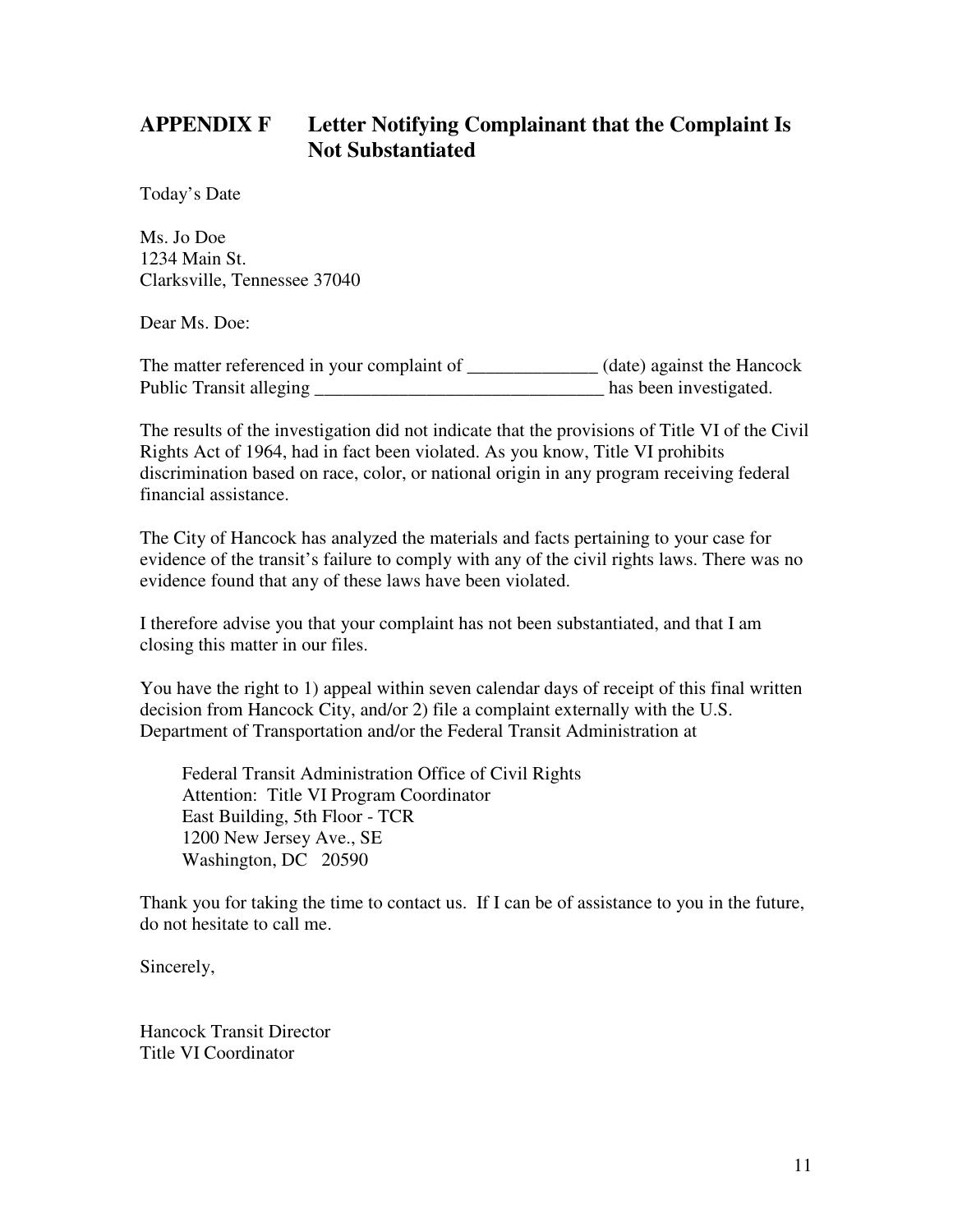# **APPENDIX G**

Title VI of the Civil Rights Act of 1964 prohibits discrimination on the basis of race, color, or national origin in programs and activities receiving Federal financial assistance. Specifically, Title VI provides that "no person in the United States shall, on the ground of race, color, or national origin, be excluded from participation in, be denied the benefits of, or be subjected to discrimination under any program or activity receiving Federal financial assistance" (42 U.S.C. Section 2000d).

#### NOTIFICATION OF PUBLIC RIGHTS UNDER TITLE VI

#### **Hancock Public Transit**

**The Hancock Public Transit operates its programs and services without regard to race, color or national origin in accordance with Title VI of the Civil Rights Act. Any person who believes he or she has been aggrieved by any unlawful discriminatory practice under Title VI may file a complaint with Ontonagon County.** 

**For more information on the Hancock Public Transit's civil rights program, and the procedures to follow a complaint, contact 906-884-2794 or visit us at the City Hall, 399 Quincy Street, Hancock, MI 49930.** 

**A complainant may file a complaint directly with the Federal Transit Administration by filing a complaint form with the Office of Civil Rights, Attention Title VI Program Coordinator, East Building, 5th Floor TCR, 1200 New Jersey Ave., SE, Washington, DC 20590.** 

 **If information is needed in another language contact 906-884-2006.** 

#### **List of Transit Related Title VI Investigations, Complains and Lawsuits**

The Hancock Public Transit shall prepare and maintain a list of any of the following that allege discrimination on the basis of race, color or national origin.

The list shall include the date the transit related Title VI lawsuit, or complaint was filed; a summary of the allegations; the status of the investigation, lawsuit or complaint. This list shall be included in the Title VI Program submitted to the FTA every three years.

|                | Date | Summary | <b>Status</b> | <b>Actions Taken</b> |
|----------------|------|---------|---------------|----------------------|
| Investigations |      |         |               |                      |
|                |      |         |               |                      |
| 2.             |      |         |               |                      |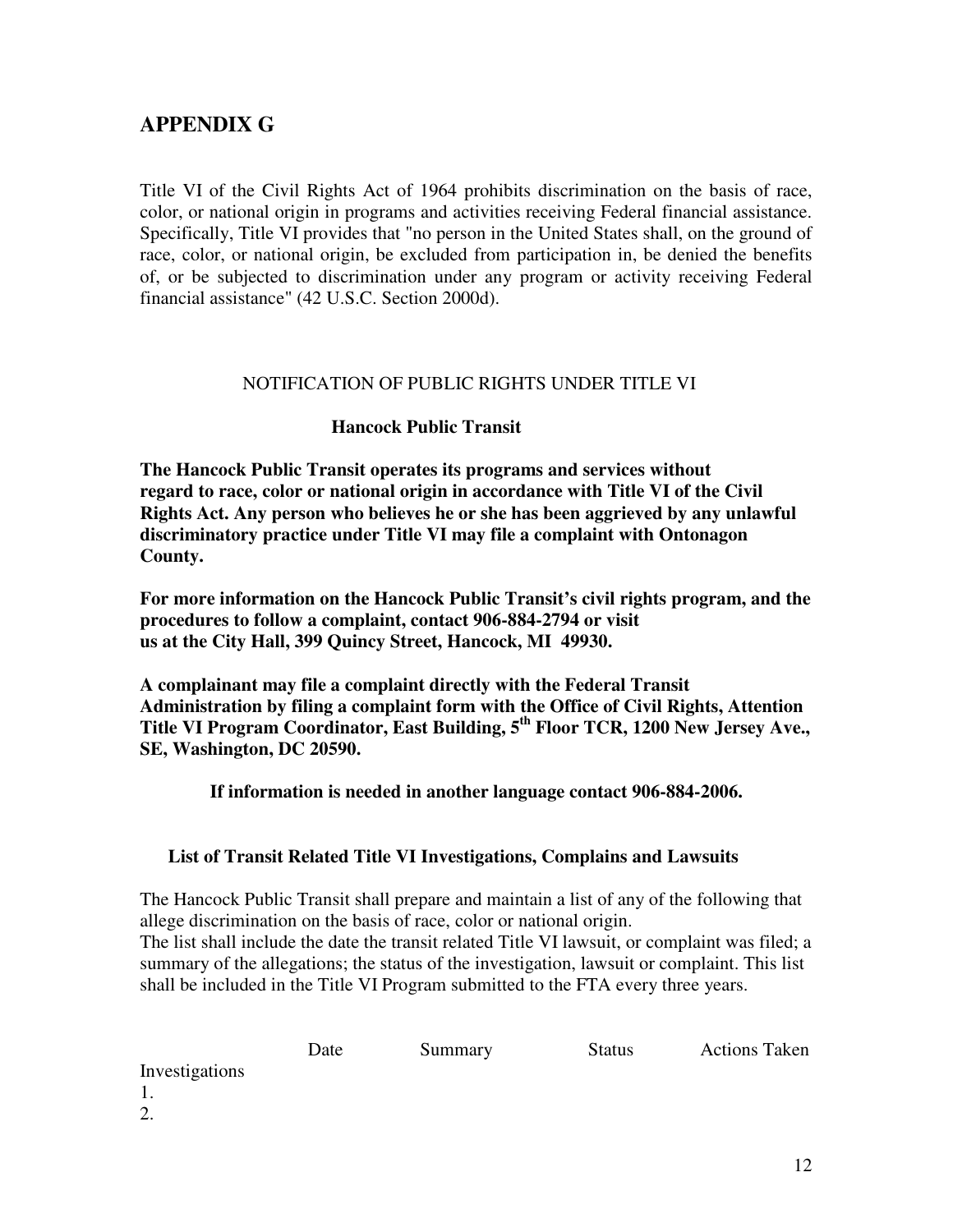Lawsuits

1.

2.

### Complaints

1.

2.

As of the adoption of this Title VI Policy update, there are no Investigations, Lawsuits or Complaints filed regarding the Hancock Public Transit.

### HANCOCK RESOLUTION NO: #7-14 TO APPROVE TRANSIT TITLE VI PLAN

 WHEREAS, the Hancock City Council is the Governing Board for the Hancock Public Transit and,

 WHEREAS the Hancock Public Transit receives State and Federal Transportation funding and,

WHEREAS the Federal Transit Administration requires that agencies receiving Federal funds have a Title VI Plan,

 NOW, THEREFORE, be it resolved that the Hancock City Councils hereby enacts the Hancock Public Transit Title VI Plan, effective April 16, 2014.

Motion offered at a regular meeting of the Hancock City Council held this Wedensday, April 16, 2014, by Councilor Hodur, supported by Councilor Belej.

AYES: Councilors Heaussler, Blau, Hodur, McKenzie, Belej, Slivon and Givens NAYS: None ABSTENTIONS: None ABSENT: None

\_\_\_\_\_\_\_\_\_\_\_\_\_\_\_\_\_\_\_\_\_\_\_\_\_\_\_\_\_\_\_ City Clerk, Karen Haischer, CMC

.

## **Employee Annual Education Form and Acknowledgement**

### **Title VI Policy**

No person shall, on the grounds of race, color or national origin, be excluded from participation in, be denied the benefits of, or be subjected to discrimination under any program or activity receiving federal financial assistance.